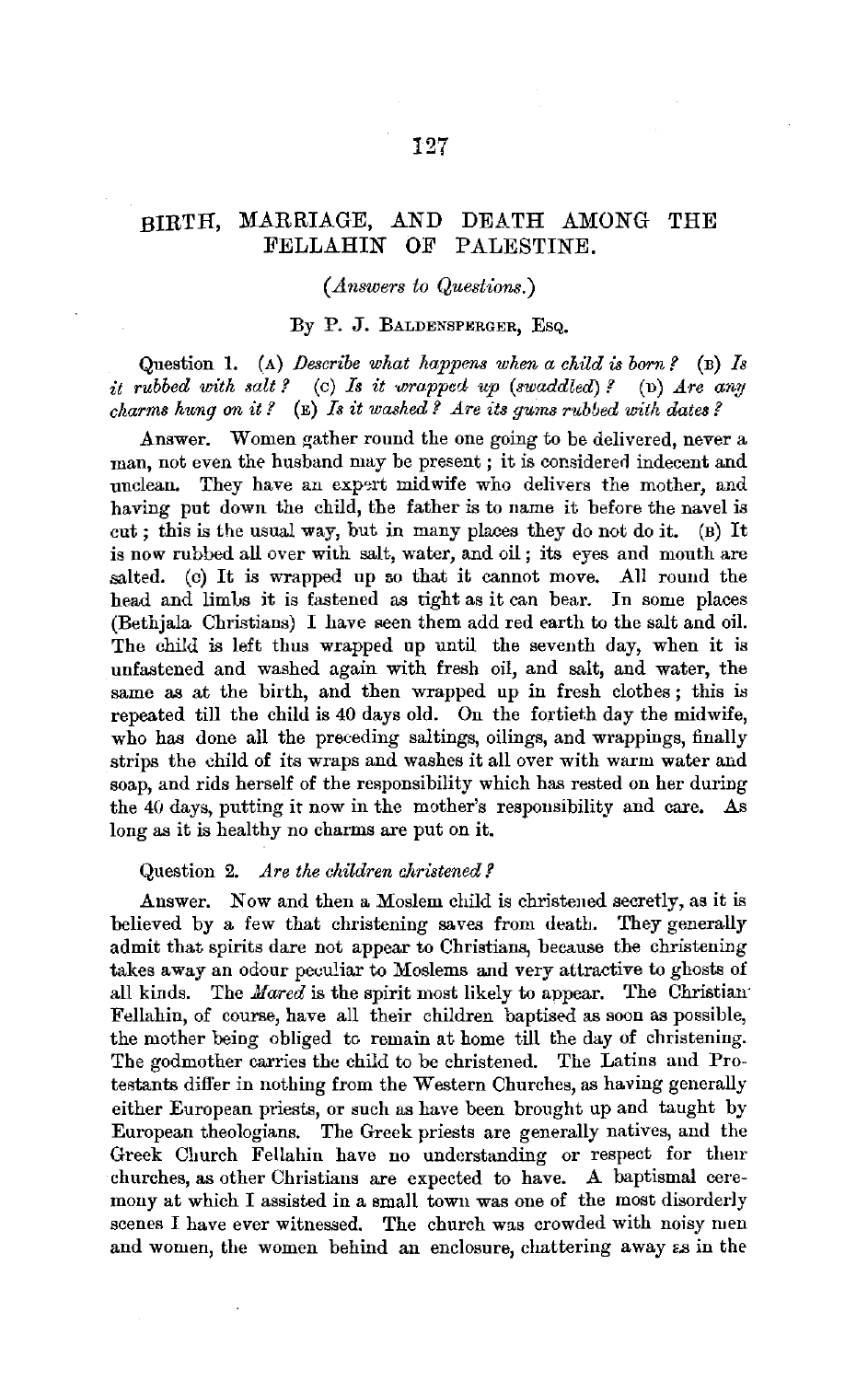open street. As we entered the church the relations were distributing candles, and every man lit his candle whilst the priest was standing talking and awaiting the beginning of the ceremony. Three or four water jars were put beside the baptismal font. The priest pulled up his sleeves and poured the water into the font, and then poured in some oil, blessing it. The child was then handed to him, quite naked, and with one hand on the face, he took it, back upwards, and dipped it in the name of the Father, then took it out and wiped its face, and, the child screaming, dipped it in the name of the Son, the bystanders discussing all the time whether the child would be suffocated, whilst the priest explained to them that his hand was placed in such a manner as to keep away the water from the nostrils and mouth. Then he dipped it in the name of the Holy Ghost, whilst the parents and godparents went round the font. But the noise being so great, the priest, before dipping the child the third time, gave it to the godmother, and rushed into the crowd with clenched fists, but was kept back by the bystanders, whereupon he threatened them, "By God, I'll curse your fathers, and you women, I'll give you dirt to eat" ; and then went on chanting about Christ's baptism in the Jordan. The father, thinking the ceremony over, was going out, but the priest pulled him back, saying that the child was not yet baptised in the name of the Holy Ghost, and arguing and cursing, and with the father swearing it would hurt the child, and the godmother taking it into a niche to hide it, the third dip was finally accomplished. When the priest began to exhort them, the father said, "Be quiet, we know all about it, let us be gone; we have heard all that very often." The priest then stept up to me, and with a superior look, told me, "This is a real baptism-you Westerns have no idea how it is done." I owned never to have seen the like before.

## Question **3.** *.Are any presents made when a boy or girl is born, either to the baby or to its parents?* ·

Answer. If it is a boy all relatives assemble **in** the house on the very day of the birth ; a dinner is made for them by the father, and they drop money, **..::..,-yw,** Nuknt, every man aecording to his means, for . the benefit of the boy. Of course the money is gathered and appropriated by the parents. When it is a girl, the male relatives may give small sums of money, but are not expected to do so, and the women of the neighbourhood bring torches in the evening and oil-cakes, singing the praise of the parents, and the bride's or bridegroom's (the new born); they also "drop" coins for the benefit of the girl, and these are put away and tacked on the child later on. Friends or distant relations also bring a sacrifice; *Kawad* (see *Quarterly Statement*, 1893, p. 320). The first person giving the news of a boy's birth to the father, says,  $\ddot{s}$ . *Bshara,* "Good news." All\\.::. l:)I~, *Khair in shallah,* "Something good, please God," says the father. "What will be my reward ?" asks the news bringer. The father, having an inkling of what it may be,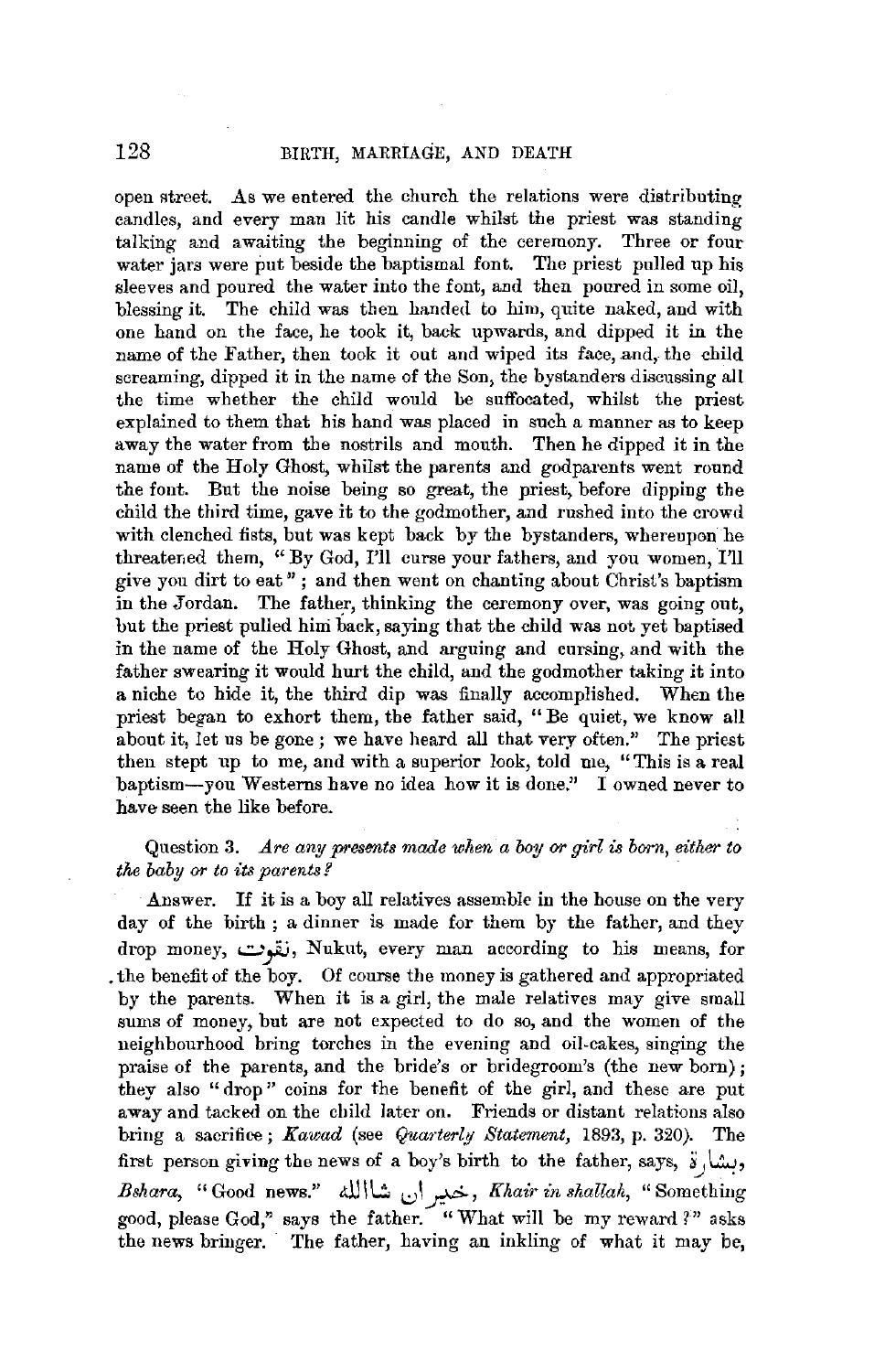promises a certain sum of money, or some object that may please, as a handkerchief, a cap, &c., according to his means. Either a son or daughter may be announced by calling the blessing on the bridegroom or bride, **~\_r-l\ ..!..J\_\_,~,** *.Mubaralc el 'Areess,* or **v".J)~I** .,0.J~' *Mubaralc el 'Arooss,* "Blessed be the bridegroom or the bride." The father answers, if it is a boy, " May God bless you, or give you boys," or, "At your wedding" (rejoice), في عرسك, *Fi'vrsak*; and if it is a girl, he says the same, and may make an offer of the girl, saying, *..:.)~* ~ *,\_}.;, 'Alah habl eadalc,* "' Upon the choice of your hand." The other may accept, and say, "I have accepted," or decline by saying, "God bless you Abu so and so." If the girl is really accepted, the betrothal is at once confirmed by bringing a sacrifice, on which the *fatiha*  is read and the terms of the marriage conditions settled; if this is not done, the acceptation is not ratified, though people of honour may not take back their word. When Noah had a daughter, a sheikh came and brought his blessing, and Noah answered, "Upon the choice of your hand," and the sheikh accepted. A second sheikh came and did the same, and a third came and did the same,' and Noah promised his daughter to three different sheikhs. When his daughter was of age, the first sheikh came and married her. Then the second sheikh came, and Noah remembered his promise, and in his distress he turned his sheass into a girl and gave her in marriage. The third sheikh came round, and Noah turned his bitch into a girl and gave her in marriage. After some time sheikh number two came and asked Noah why he had such a stubborn, stupid daughter, whom he has to beat continually, and who eats barley and grass like a donkey. So Noah confessed his fault, and told him how he had dealt carelessly when •he promised his daughter again after having promised her a first time. A few days afterwards sheikh number three complained to Noah that his wife was very ugly, would scream at him for the least thing, and even turn to eat raw meat and carcasses, so Noah had to explain and excuse himself. But up to this day three kinds of women may be distinguished : those with patches on their knees, who are descendants of the human daughter, the patches being there in consequence of the number of prayers said; those with patches on the back, from the stripes they receive, these are descendants of the she-ass daughter; and those with patches on the breast, from continual rubbing and scratching, as dogs do, they are descendants of the bitch-daughter. Women in their separation are not allowed into the presence of a woman in child-bed. Very serious illness is believed to follow such visits.

#### Question 4. *How* long is *a child suckled ?*

Answer. Generally till the mother is again with child, but in some cases longer, and sometimes a boy may be seen sucking with his newborn sister. This is, of course, only with very fond mothers. In some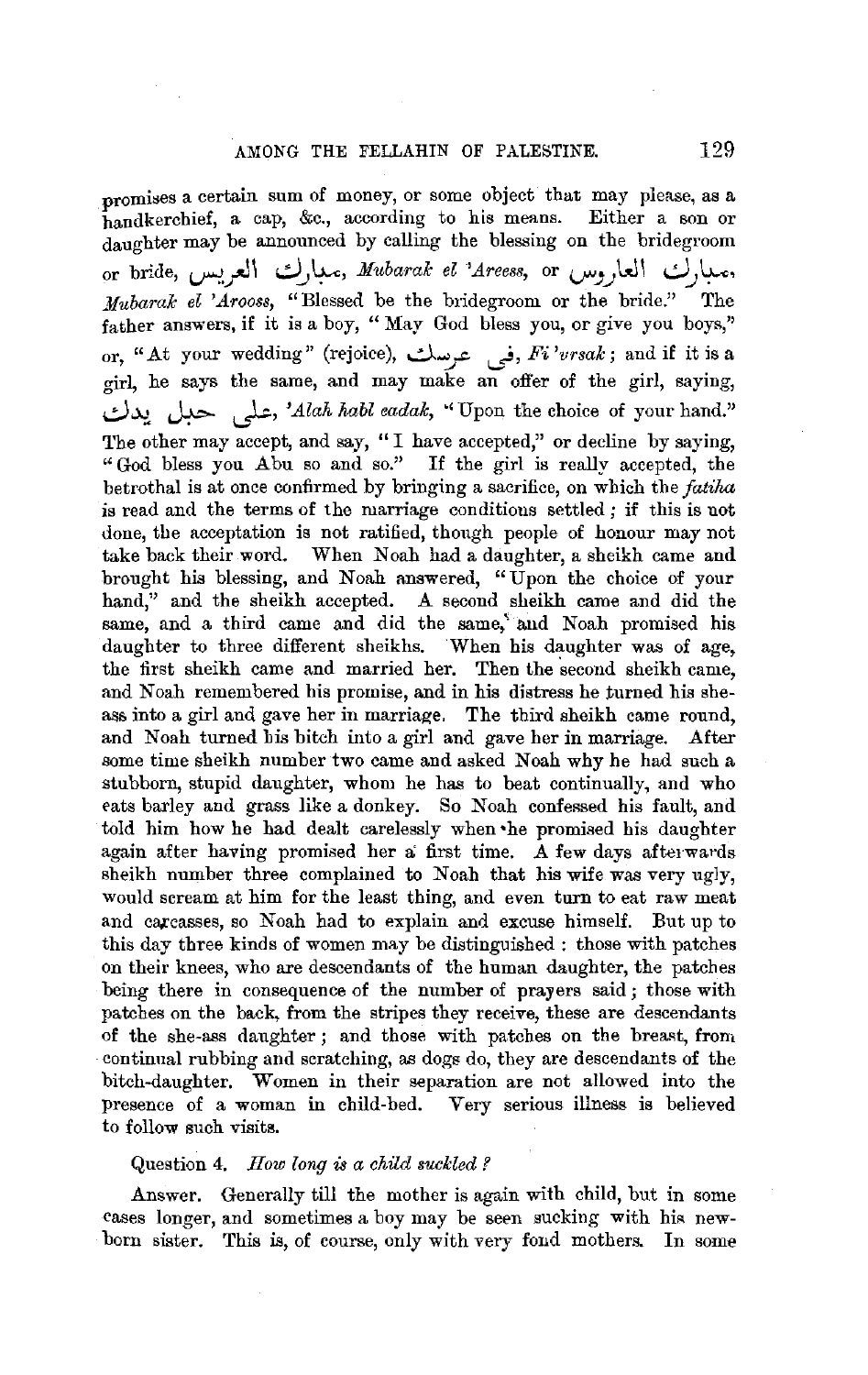cases the child takes the breast without the mother awaking from sleep. Such lazy mothers are disliked by their husbands, who believe that illness and even the death of the child may be the consequence of this. They call it "dead milk," regarding a sleeping person as, in fact, the same as a dead person.

Question 5. *When is a child named* ? *Is there any ceremony when it is named.* 

Answer. In the mountains of Judah the people are very indifferent to any ceremony except the two feast-days. But in the plains of Philistia they have rules about this. Thus the Fellahin name the child, as already mentioned, before the navel is cut, before the visitors come, and the midwife then only may tie up the navel ; whilst the Egyptian settlers in Jaffa and round about give the name on the seventh day. The child is washed, and salted, then a copper basin is put above its head, which the midwife knocks with a stick, to teach the child to be fearless. If it gets frightened it will always be a coward ; if, on the contrary, it is not afraid, the midwife asks the father, "What name do you call it?" The father replies, "N. or M."; then the midwife, giving a knock on the copper basin, says, "Listen! your name is Fatmé or Ehmad," or whatever it may be.

#### Question 6. *Is the eldest son always the heir?*

Answer. Sons all inherit the same share, and girls ought to receive half a share. The eldest son is only privileged as being the eldest, aud if he be energetic enough he may have the lead over his brothers, but in sharing they are equal. They generally keep their lands and animals together, till the first quarrel ensues, generally on marriage, **as**  everywhere the women do not agree.

#### Question **7.** *How many children does one mother usually bear?*

Answer. As far as I could find out from personal acquaintances, I should say 7 to 10 or 12. If you question a fellah about this, he will either laugh at your question, or "Beg pardon," All\ ~\, *Is taghfar Allah,* for meddling with God's blessing. Counting anything is siuful. In Artas, amongst some 25 families, there was one man only who had nine children living. He was married four times. His first wife brought him four children, of whom one died with the mother, too, at childbirth. His second wife bore eight children, and died with the eighth. He married a third wife, about 25 years old, when he was about 60, and had four children by her. Subsequently he married a fourth time under peculiar circumstances. When about 65 years old he chose a girl of seven for one of his sons, and made the betrothal for his son, and when the *Khateeb* was going to tie the nuptial knot, the father came and was himself married to the girl. Other Artas people have from three to six children living, but generally half of the children die in their first year,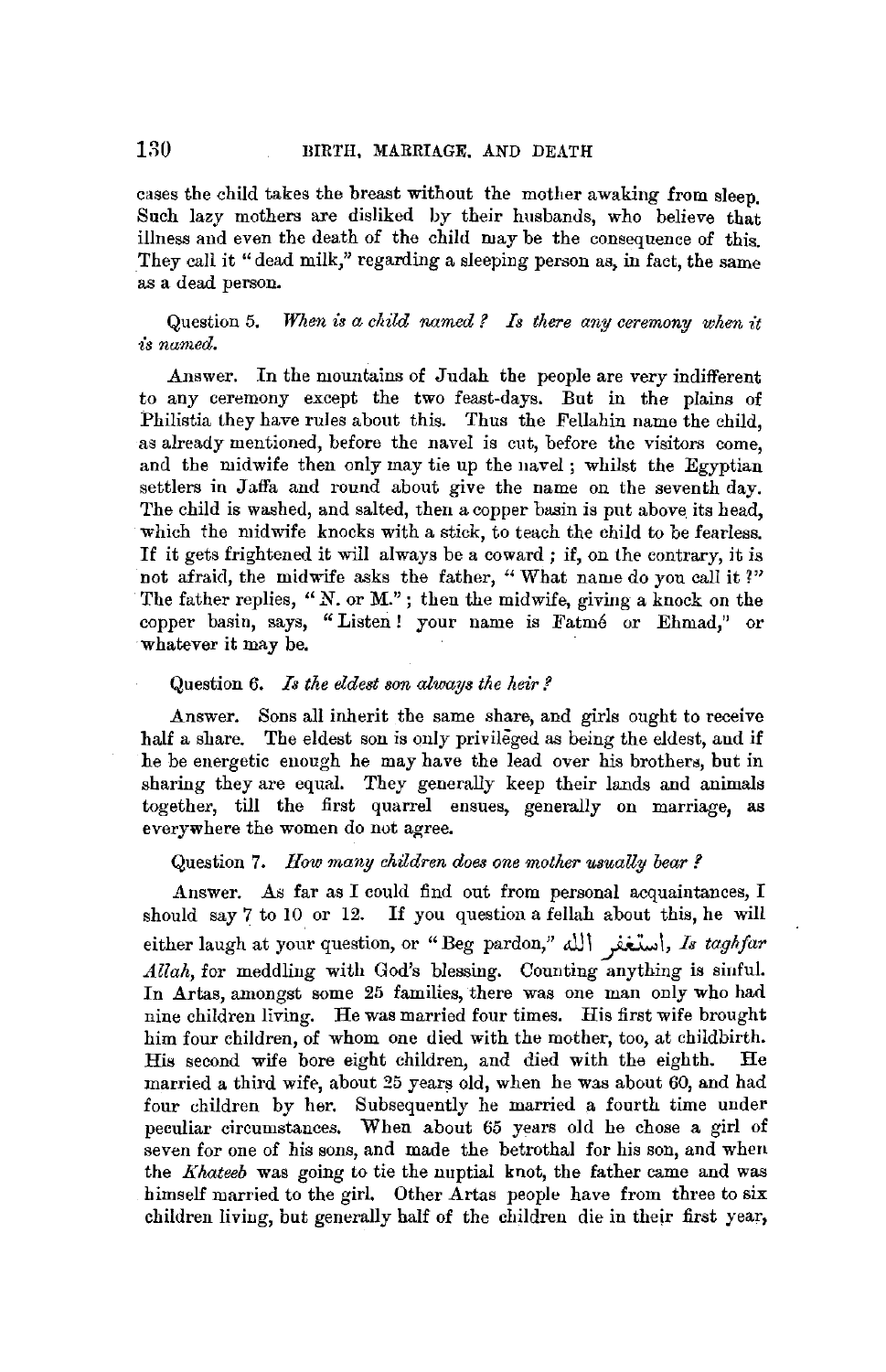often very soon after birth. A woman in Artas had a child on the way to Bethlehem, when going there with a basket of vegetables on her head. She simply wrapped up the child in her long sleeve, went on to Bethlehem, sold her vegetables, and came home. Although this woman and her husband were well made and strong, and had many children, perhaps 10, I never remember to have seen more than one live to five or six years. Usually it was a boy with amulets on head and neck who soon afterwards suddenly died.

#### Question 8. *At what age do men and women marry?*

.Answer. There is no fixed age. Wealthy people marry their boys at six years of age and upwards, whilst the poor marry in early manhood. Some men remain for a considerable time without marriage, owing to want of means to pay the dowry. But it is rare for girls to remain unmarried beyond the age of 20, whilst they may marry at the age of four and upwards. Much depends (I) on beauty, (2) ou wealth, and (3) on rank. The girl of seven mentioned above was married on account of her beauty, and her parents would have liked to slip in her eldest but ugly sister (like Leah). Then again, marriages being very costly, partly for economy's sake, interchanges of girls are sometimes made; a man gives his sister or daughter, for another man's sister or daughter. Age makes no difference. One girl may be 15 or 20, whilst the other is only five or so, nevertheless the marriages are concluded on one day and with the same feast.

In Jaffa I knew a fellah girl of about 17, whose father refused to give her in marriage, simply because he wanted her to carry the milk to the customers. He told me that he was putting off her marriage until a later period, his first daughter having been ill-treated by her husband.

#### Question 9. *Does the man have more than one wife* ?

Answer. There is no rule. He may have one, two, three, or four wives. He may go beyond the fourth, bpt, in that case, must get rid of one either by divorce, or by simply separating from her. But he may not live with her in concubinage. She lives in his house, but is forbidden  $s_{\infty}$ , Minhajara. The man must provide for her living; he must keep house even for her. Mohammedan law forbids a man to keep two wives in one house, the parents of the wife also try their utmost to have a separate house, or at least room, for their daughter, but only in very rare cases have I known this to be done. They usually live in one room. Three or four wives together is very rare, whilst two is very common. The wives call themselves ,  $c, i$ ,  $d$  *araeer* plural, and ~..I, *darra* singular. Naturally enough, these rivals hate each other. They are favoured by their husband according to the number of their children and whether their children are girls or boys, the mother of the boy or boys being the favourite as a rule, though there are exceptions.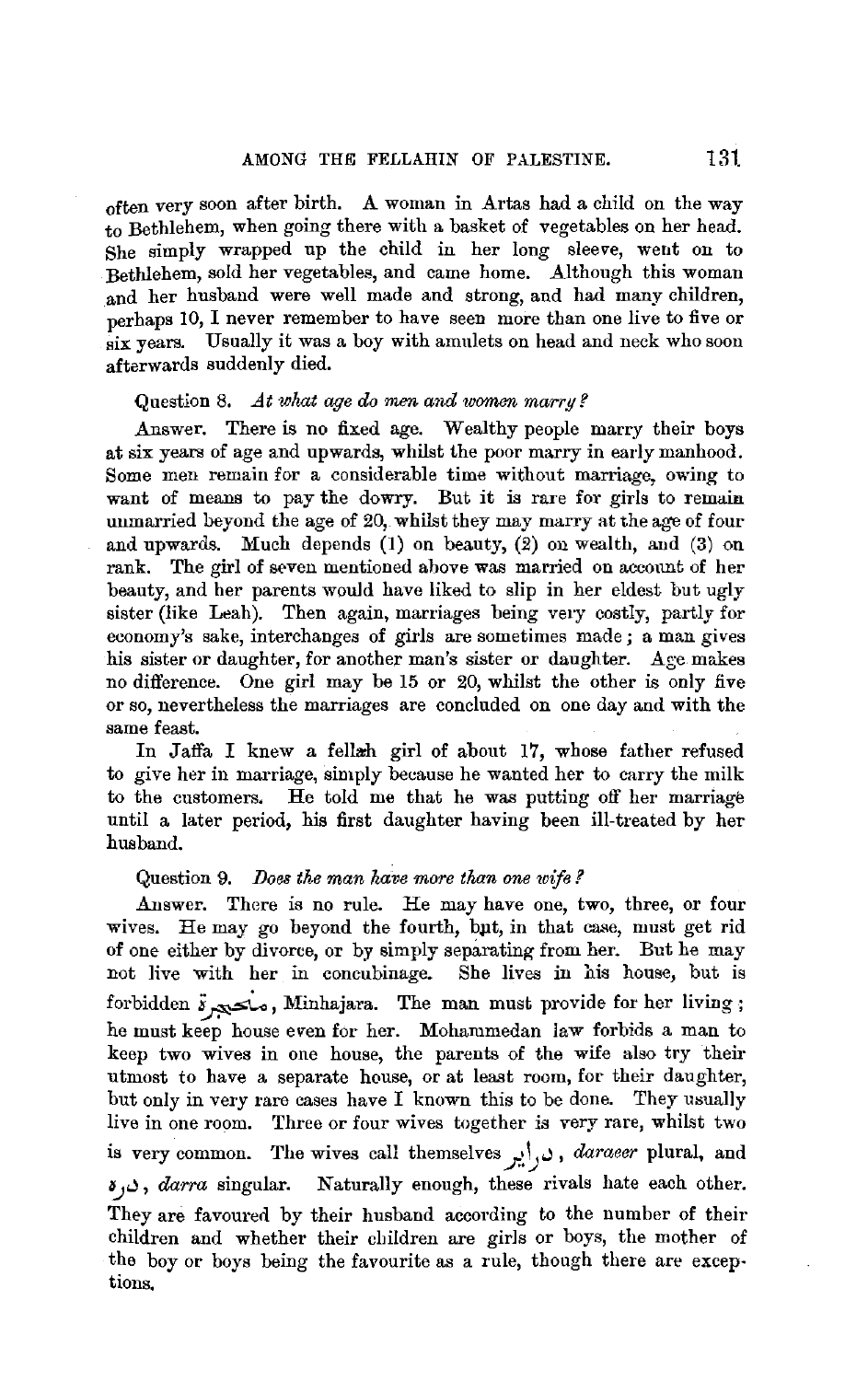Two wives are a source of continual strife in the fellah home. The position of a barren wife is not enviable ; barrenness is often the cause of second marriage. Ethman Jibrin, a man in Artas, had two wives, the first had three childeen, the second was barren. He had to divorce his first wife, Sarah Chaleel, who had been given him in marriage in exchange for his sister Sa'ada, who was given to Sleman Chaleel. But Steman murdered Ethman, Sa'ada's uncle. After seven or eight years Sleman was released from prison, and, as a consequence of the fright he experienced when he saw the blood gushing out from his victim's throat, he, the murderer, being of a scrofulous family, became afflicted with leprosy. Sa'ada, hating her husband as her uncle's murderer, and fearing the leprosy would extend to her, insisted on remaining at the house of her brother. Ethman loved his wife Sarah, but owing to these circumstances a double divorce was pronounced by instigation of Sarah, after I had done my utmost to hinder it. The murder took place on the 17th November, 1875, and the divorce on the 3rd February, 1883. Ethman Jibrin, with his people, and Sarah Chaleel, with her people, assembled in a room, all squatting around. Ethman repeated three times:-

# عليي الطلاق بالتلائه مغلت با ساره خليل تروحي طالقه بالثلاثه لا پېړېږيك شرع ولا فرع

## "Allei il talâk-bi-thalath'e Ya Sarah Khaleel, tawihi Tâlka bil-thalath'e la yarradik shar'e wala far'e."

"May the divorce be sworn three times on you, Sarah, daughter of Chaleel, that thou mayst be divorced by three sweariogs, and that thou mayst not be brought back, either by law or by ascendency." This done, Sarah left the room, cursing Ethman : "May God spoil your houseand cut off your children  $(i.e., her own)$ —may He never show you mercy." She continued weeping and shouting curses until the very mountains re-echoed. Not long after she went into compact with Ethman's mortal enemy, married him, and had four children up to 1889. Though Ethman tried to get her back before she re-married, he could not. The other couple, Sa'ada and Sleman, also were divorced the same day. But the curses of Sa'ada to her husband were only feigned. A few months later she married her cousin, a young man of about 17, she being 26 or 27. She had had a child at the age of 13 by Sleman, her first husband.

#### Question 10. *What relations are forbidden to marry each other?*

Answer. A man may not marry his sister, mother, or grandmother, aunt (father's sister), brother's or sister's daughter, wife's sister, so long as the wife is alive and still married to him ; after the wife's divorce he may take her sister. He may not marry a woman and her daughter as this would be considered incest. He may marry his uncle's (father's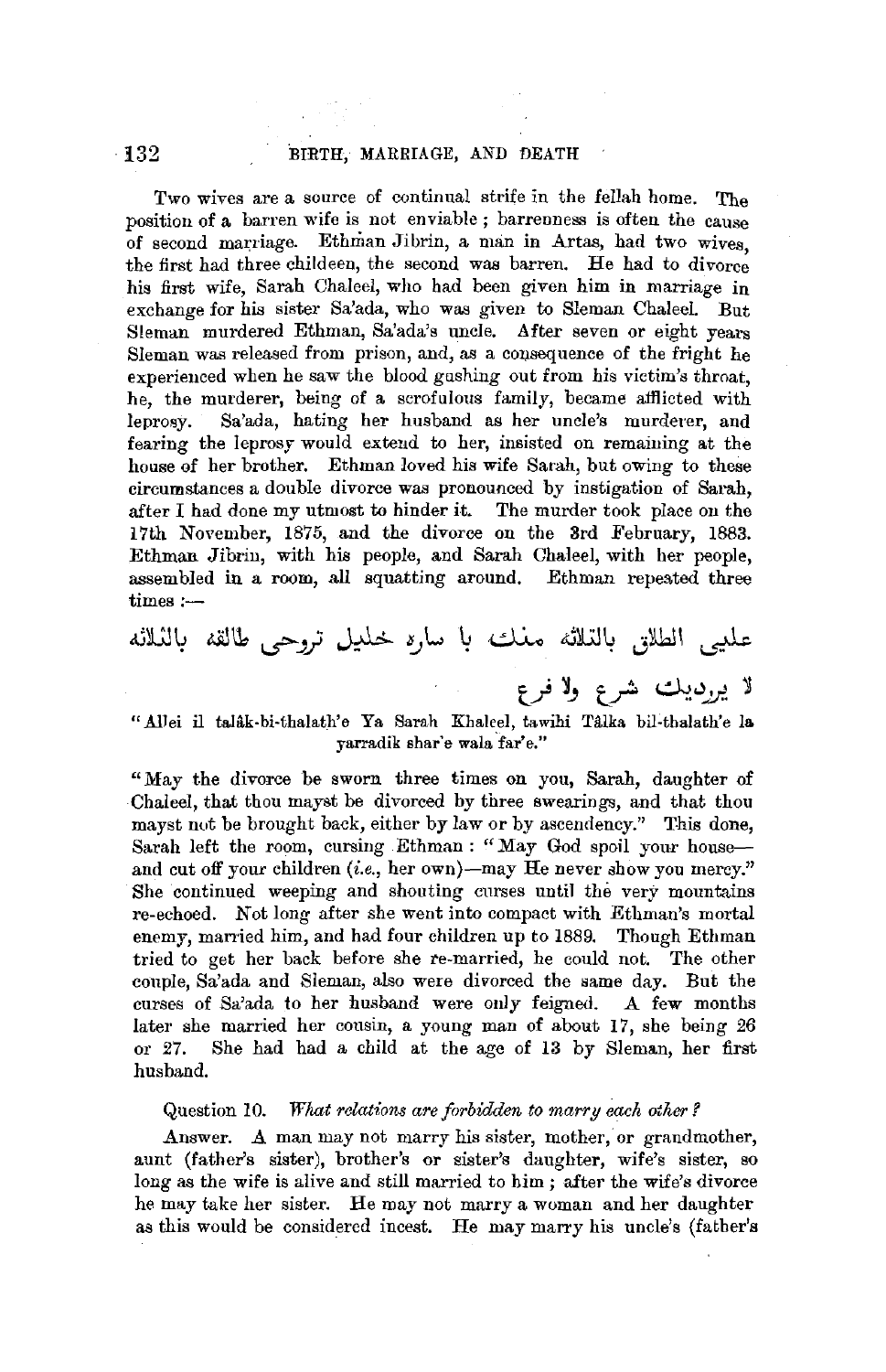## AMONG THE FELLAHIN OF PALESTINE. 133

brother) daughter. A woman may not marry her brother, father, grandfather, uncle (father's brother), brother's or sister's son, all relatives from the mother's side are considered as relatives not unlawful in marriage.

Question 11. *.Are all women married, or do many remain unmarried?* 

Answer. The Mohammedan Fellahin are all married, as far as I know them ; at least I have not met with any old maid. But amongst the Christian Fellahin now and then a case may happen. This is probably owing to the system of polygamy, and the facility of divorce. Whilst the Christian fellah, bound to keep one and the same wife for life, is more disposed to "pick out" his future companion, the Moslem is allowed to divorce, and takes his cousin-though ugly or even crippled-firstly for economy's sake, and secondly because he regards the wife simply as a vessel made to bear him children. The Moslem woman, in consequence, rarely remains unmarried-no matter at what price.

#### Question 12. *Are the women beaten by the husbands?*

Answer. As a rule, yes. It is even considered a shame by many not to do it. She is considered as inferior, and has to receive a welladministered flogging from time to time. But from this it does not follow that the man always absolutely commands in the house. On the contrary, the fellah-woman is just as often-virtually-the head of the family, and differs in nothing from woman in the rest of Creation. She at least influences her husband, in most cases for all things, not only in the house, but in all matters affecting their common weal. She is interested in the agricultural business-looks after the herds and herdsmen, animals and servants. I have known many fellah-women to manage everything a good deal better than the husband, and even scolding him to some degree for any mismanagement, or teaching him what to say in the men's assembly. But, notwithstanding this, she did not escape a good flogging occasionally. Yet it does not follow that the fellah-woman is to be pitied in being considered an inferior being. She enjoys her life and liberty to a certain extent, at least in many instances.

## Question 13. *Are the men always obliged to pay a dower for the wife?* If she misconducts herself, is the dower returned to the man when she is *divorced?*

Answer. As a rule they are obliged to pay, either in money, or in goods of some kind, animals, lands, or the equivalent sum-as ransom for a murdered relative-in lieu of the dower. The amount of the dower paid depends, as already remarked, on the degree of relationship ; the nearer the relative the smaller the dower. So also the beauty of the bride, the age ; a widow certainly is not worth as much as a maiden. Again, her rank ; if her relatives are rich or from a sheikh's family, the price is higher, beginning with 2,000 piastres-£16 and up to £100 or more.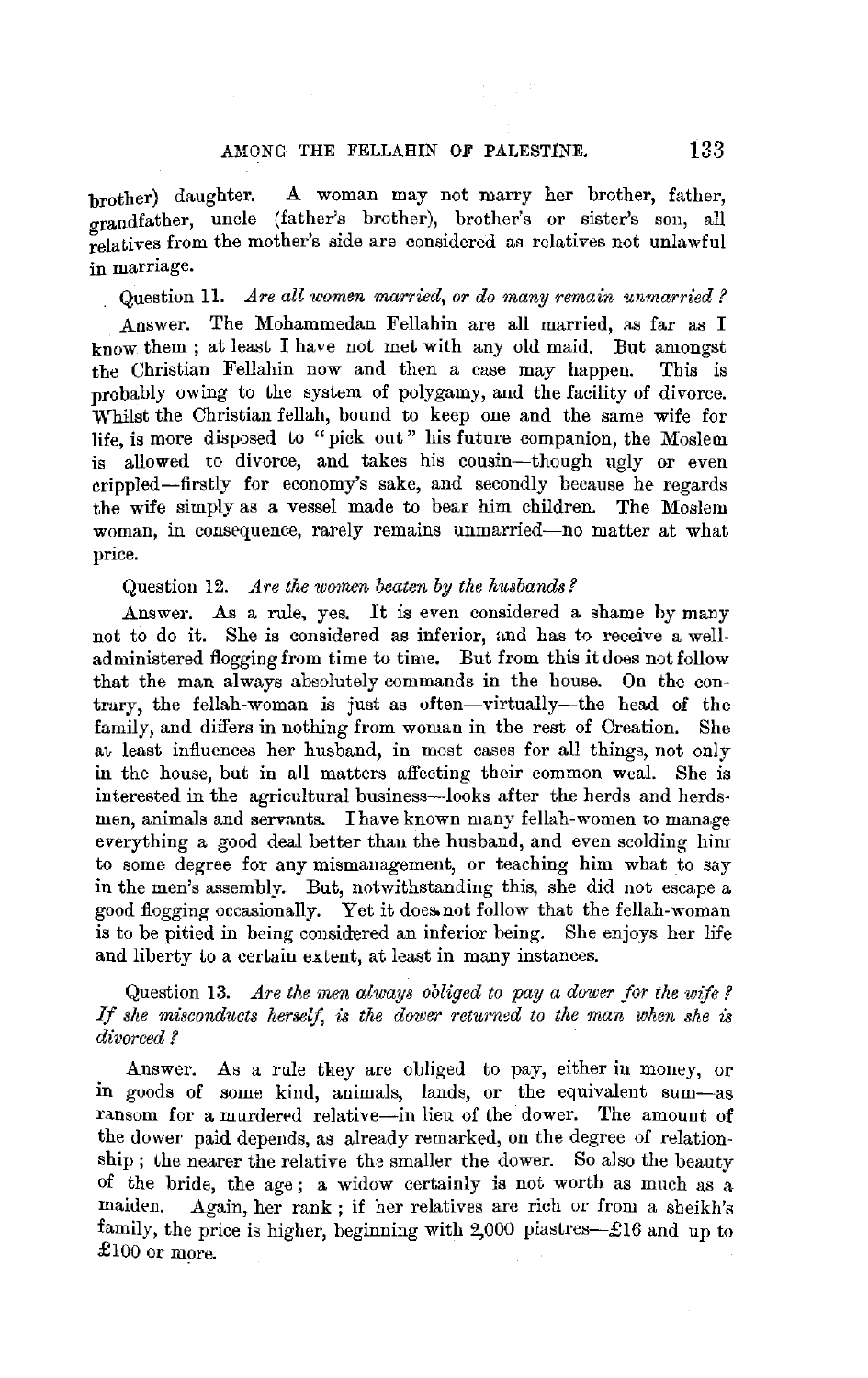#### 134 BIRTH, MARRIAGE, AND DEATH

Misconduct in the sense of adultery is punished by death, and nothing is given back to the husband; but if the wife for some cause or other goes away of her own consent, divorce being the consequence, the husband is entitled to receive back half the sum paid by him as dower, though this is often delayed for many years, and finally the parties agree for a small sum, or blood feuds ensue. If the man is the divorcer, he has to bear all consequences, and receives nothing whatever. In the " Fetluh " they sometimes marry without dower, since the last few years.

Question 14. *Are rings used in marriage, or any other token?* 

Answer. Not in the same manner as with Europeans. Here it is agreed between the parties that the bridegroom has to furnish ten or more silver rings, *f* 1\_,.~ (Khawatem), and so many pairs of bracelets, *.J'* \..,l (Asawer), but there is no ceremony in handing them to the bride.

Question 15. *Describe a peasant wedding. The processions, dances, songs, the presents made, any ordinary riddles or proverbs asked ?* 

Answer. When the price of the bride *is* fixed, the first part of the sum paid means the betrothal, and a sacrifice in token of sincerity is brought and eaten by the relatives and others who may be invited, the women singing the praises of the bridegroom, father, and bride. Sweets, nuts, &c., may also be brought. The women, or one woman, generally says four lines, slightly touching her mouth and taking the hand away whilst singing. For example  $:$  -

- Whiter than the snow, the fair one's clothing is whiter
- White rice boiled in white milk.
- Oh what a shame, they brought a white doctor,
- He uncovered the wound and found it white!

ابيض من التل<sub>ع</sub> ملبوس البجميل ابيض Abiad min il thalj, malboos il jameel Abiad يا رز ابيض متبوم بعليب ابيض Ya Ruz Abiad, matbukh bi'haleeb Abiad

يا وقعه الشوم جابول<sub>ى</sub> حكيم اب*يض*<br>Ya wak'at il Shome jabuli hakeem Abiad

كشف على ال<sub>ل</sub>جرح لقا البجرح ابيض Rashaf alla il jarh' laka ii jarh' Abiad.

Then the ululation follows, بن غروت; , and another woman says something, and a coloured wedding dress is provided for the bride. Red silk garments are given to one or more relatives of the bride. When the whole dowry, or nearly all, is paid, the wedding day is fixed generally about the full moon. For six or eight days before, the villagers assemble every evening on the roof of some house, or in the courtyard, and coffee is made, the men dancing the all-in-a-row-dance,  $\Delta x$  (Sa'hje), which may continue for many hours, from nightfall to midnight. From five to twenty men stand very close to each other, and one facing them with

ar Tor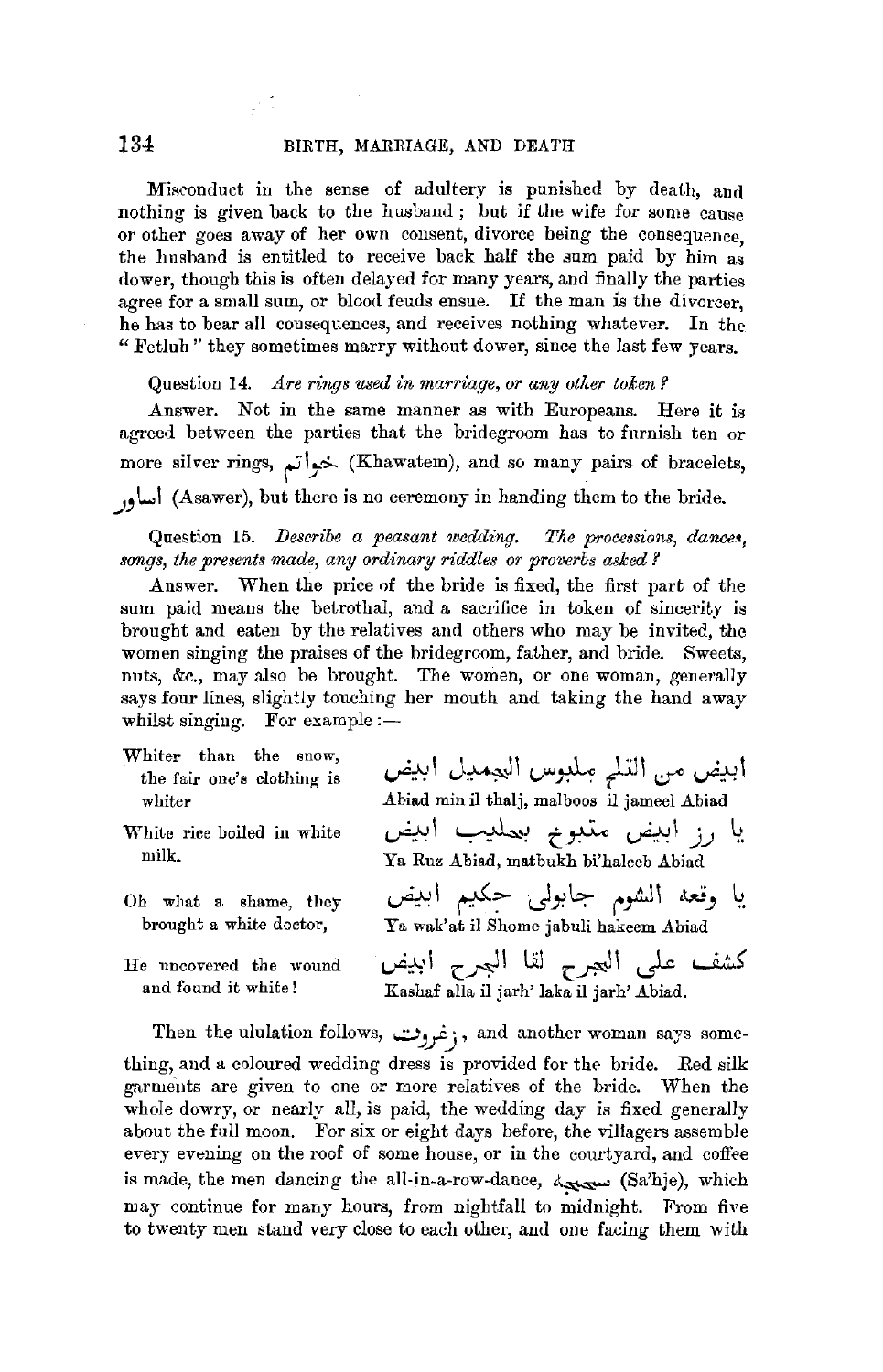a sword, or club, or handkerchief in his hand, begins in a melancholy voice singing five or six notes, as follows :



and tells them what they shall presently say after him. They sing away hours and hours the same notes, but different words. Every third note is accompanied by clapping of the hands. Half the men say or sing whilst bowing and inclining to the right, then the other half sing whilst inclining to *their* side, the leader following very cleverly, and by his own movements showing them how far they are to bow and bend. .After having repeated the same lines five or six times, he goes on to another, now hardly bowing, now almost reaching the ground. When he does this, he produces guttural tones on the letter  $\div$ , such as are used to make a camel kneel down. The women have a merrier tone and livelier dance. One or two dance in the middle of a circle, the whole of the dancers whirling round, now jumping with both feet at once and clapping hands, now whirling rcund and joining each other's hands. One singer in the middle says a line, and the others repeat-

- اهو ياهذا اللحام يا بن العدا<sup>ء</sup> كون حام Oh! here is the butcher, between enemies fierce fight! A lm ya liatha il laham ya bene il 'ada kone'ham
- Your enemies are killed, the news went to Damascus
- Oh ! king son of kings, be the victory yours and the turning of the stars.
- Let us go to the house of the enemy **U..L...-J J**
- Karak !
- governed us, without him we
- 
- 
- 
- 

عدواتك دبحوا وراح الغبر للشام 'Aduatak dabahn warah il khabarilShil.m !

يا ملك يا ابن الملك يبلاكبالنصرة ودورات الفلك

Ya malek, ya ihn il malek, yeblak bilnesra, wadorat il fallak

- وانسروح الحار التعبدو ونسهبندها t us go to the house of the enemy<br>and break it down We pay it lides it feds wenebting Wanariih lidaril 'adu wanahtiha
- وانغاقل احتجارها علمي بللد الكرك And carry its stones to the land of Wa innakel ahjarha alla belad il Karak
- That one (the enemy) would have  $\bigcup_{\alpha} A$  and  $\bigcup_{\alpha} A$  and  $\bigcup_{\alpha} A$  lib  $\bigcup_{\alpha} A$  is  $\bigcup_{\alpha} A$  in  $\bigcap_{\alpha} A$  is a set of the set of  $\bigcup_{\alpha} A$  and  $\bigcap_{\alpha} A$  is a set of  $\bigcap_{\alpha} A$  and  $\bigcap_{\alpha} A$  is a set of  $\bigcap_{\$ perished! Ha hathak malakna, lowla kân helikna
- لو لا خليلك طالبين كان العدا اخذنا without the appearance of your<br>horses the enemy had taken us! . Jow is kholak takleen kan il jada akhadna Low la khelak tal-leen kan il 'ada akhadna

This singing and dancing, with occasional firing of guns and drinking of coffee,goes on every evening till the wedding day. The people then assemble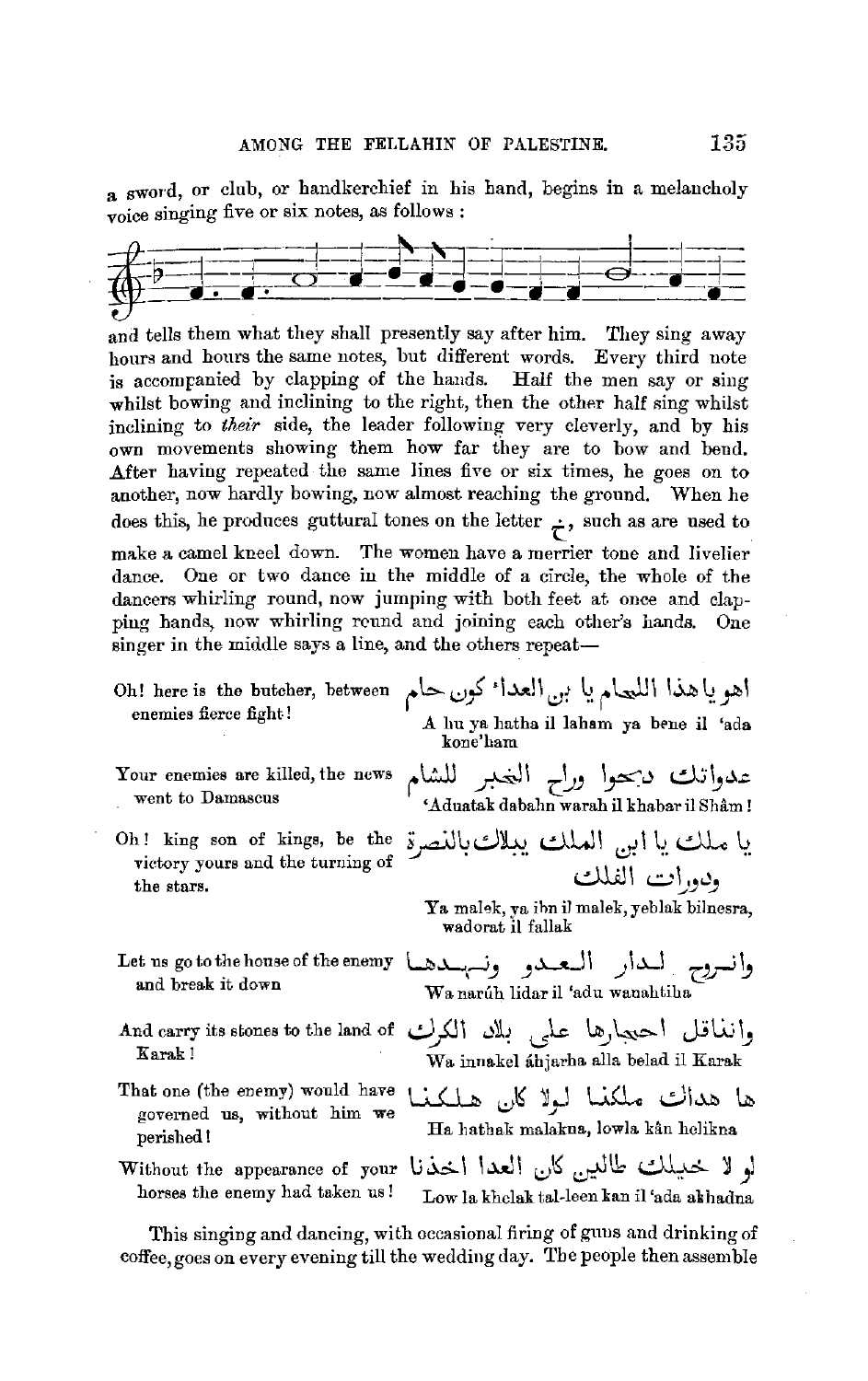all in wedding apparel—the men in red silk, the women in their best, their hands red with henna, their eyes painted with *Kohl.* The bride is put ou a horse or a camel, with her bedding ; a red silk gown is put on her, and a thick red veil for the Kese, a red and white one for the Yamen, over her face, whilst four black ostrich feathers stand at four corners upright on her head. A drawn sword is put into her hand, a young relative leads the camel, and in slow procession they move towards the house of the bridegroom. For grand processions the young men ride on horses, and fire, and gallop up and down round the bridal procession, the women singing and ululating. At the house of the bridegroom the young man leading the camel does not give her over till he has received his gift,  $\frac{1}{4}$  or  $\frac{1}{2}$  a lira, or a silk gown. Then the young men of her kindred ask for the "scapegoat of the youths," شاة الشداب "kindred ask for the "scapegoat of the youths, Shabâb). This is either paid for or given, and many others ask. The uncle, the cousin, each wants his gift, and finally battles ensue between the young men of both parties, and, if they are from different villages, the battles are serious, with clubs and drawn swords. If the bride's party is stronger they exact as much as possible, if they cannot, they leave the bride after having cursed the bridegroom and his party for taking away the girl. Finally the bride is released, and the sword taken out of her hand, and handed to the bridegroom at the house-door. A jug of water is now placed on her head as a sign of complete submission to her husband. When she steps into the house she must "call on the name of God" as she passes over the lintel because the Jan live below. The bridegroom strikes the jug as she passes, throwing it down and breaking it. In the plains of Sharon and Philistia the bride has no ostrich feathers, but instead a cactus leaf, with three or four candles. The presents are carried in front of her to her new home. As she enters the house the veil is taken off her face, and her face is "embellished," **J~** (Muzawak), with gold and silver paper stuck all over it. The sleeves of the bride and bridegroom are now tied together, whilst one sleeve of the bride is spread out across her like a sack. The invited guests now come in, and, pressing coins of from 10 paras up to pounds to her forehead, let them drop into the sleeve below, saying : This in token of friendship to so-and-so,

.iii. هذا محدبه في فلان او فلانه) (Hatha muhabé fi flan, ow flané). The female relatives standing by carefully observe how large the gift is, and sing the praise of the giver according to his gift. Whilst this is going on the men shoot at marks at a distance of 60 to 100 paces-he who hits the mark is lauded in songs of praise by the women. Meanwhile some men are busy killing and cooking the sheep, or goats and rice, according to the number of guests and the wealth of the bridegroom. By evening the food is piled up in the *battieh,* or circular wooden dish, and put before the guests, six to twelve men squatting on the ground around one dish. They make large balls of rice with their hands and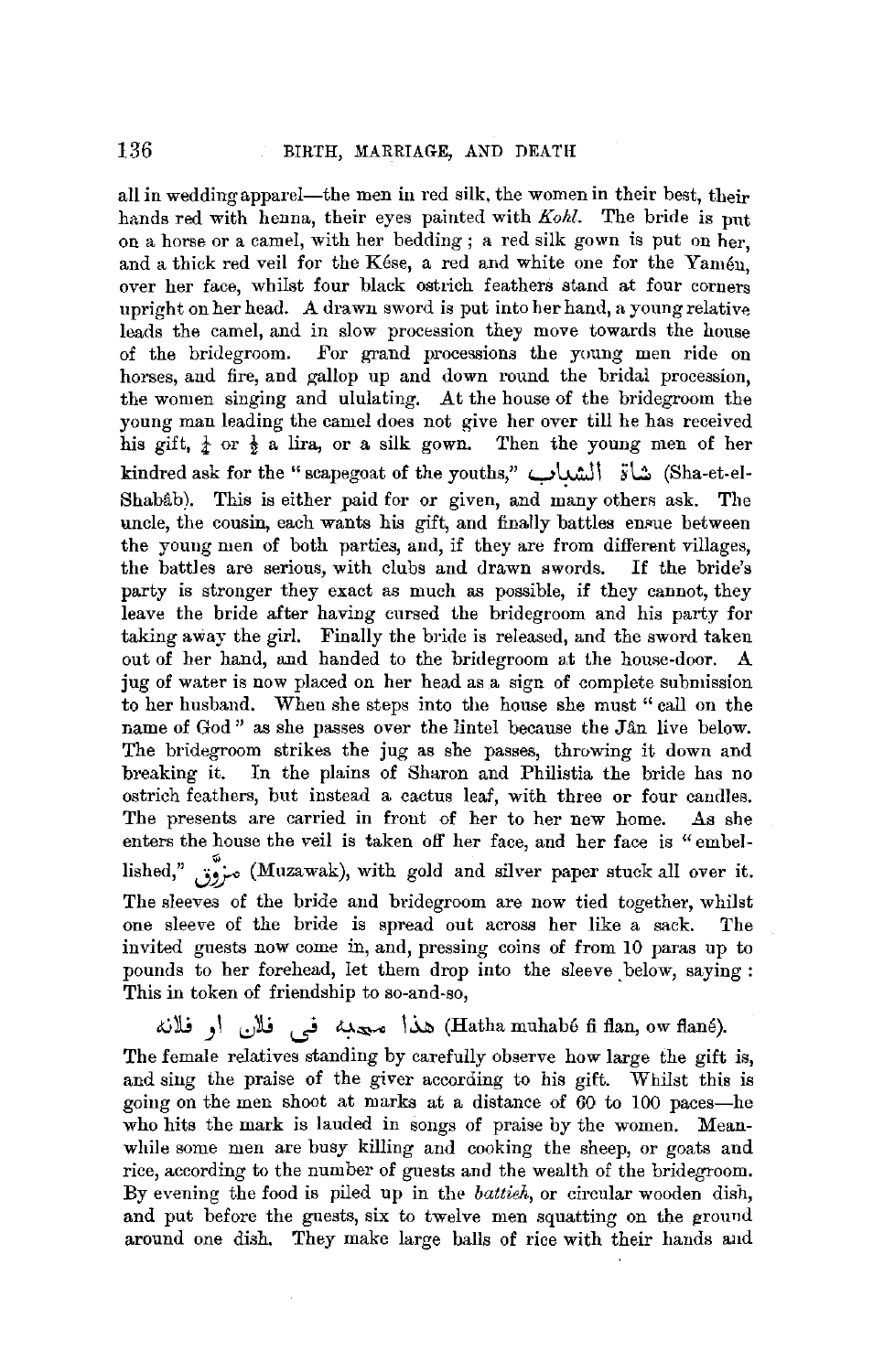shove them into the mouth, as much as the mouth is capable of holding. The meat is distributed by an elderly man charged with this office according to the rank of the guests : the hind quarter is for the best guests, whilst it is humiliating to receive the fore quarter.

The first is the \شد\ (Shada) the second is the  $\int u \, dx$  Ura' il bagha). Coffee is served in tiny cups, after all men have washed their hands with soap and water, poured out on every individual according to rank. It is expected that every man soaping his hands passes the soap to his neighbour without letting it fall to the ground. The maladroit person who lets it fall is expected to buy a new piece. The guests now disperse, each one thanking the owner of the house,

. (Yeklef 'alek ya muhily) يُخْلُف عَلَيْك يَا مَعْلَمي

whilst the feast-giver apologises in humble terms, as, "Everything belongs to you," or "This was only our duty," or "It is from your

wealth," and receives again as answer, " God's and your arm's wealth," d,.c ~.) *r,* ,ill\ *r* (Kh6r Allah wa kher dra' ak),

and thus the festival ends. On the day or days preceding the wedding a bard is invited, and through long hours, sometimes till morning, he sings to his fiddle the stories of old heroes, or love stories, and receives  $\pounds 1$  and upwards for a night. I have never seen presents made at the weddings of the inhabitants of the mountains of Judah except in money, but in the plains other preeents are carried before the bride, such as a mirror, copper utensils for the kitchen, a clothes box, a carpet, &c. Of riddles there is no end ; some are excellent, some mediocre, some clean, some uncouth, some indifferent. The following are specimens :-

اخضر بالسوق. احمر بالدار· احلبي ياثور· امهم ياحما<sub>ر</sub>· Green in the market, red in the house ? Solve it, oh, ox! Understand it, oh, ass! Answer.--Henna.  $d\mathbf{x}$ 

طَيْرِ طَايْرِ بَخْرِ افْطَايْرِ كُلّ فْطَيْرَةِ قْدْ السَّيْرَةِ. ج. الْمَنْخَلْ<br>A bird flying; it drops unleavened bread, and every bread is as an atom ? Answer.--A sieve.

بنت العلك قاعده بقصرها. ويديها ب<sub>ح</sub>صرها. <sub>ج</sub>الشربه The daughter of the king sitting in her palace, her hands on her waist? Answer.-The jug  $\mathcal{O}$ .

> اسو*د ک*للڍل ماهو لڍل حدا جناحه ما هو طي<sub>ب</sub>ر

> > نقب الدار ماهو فا<sub>ر</sub>

**K** 

اكل شعير ما هو احمار<sub>· ج</sub> النمله.

Black as night, it is not night,

It cut its wings, it is no bird,

Damaged the house, it is no mouse,

It ate the barley, and is no donkey. Answer-The Ant.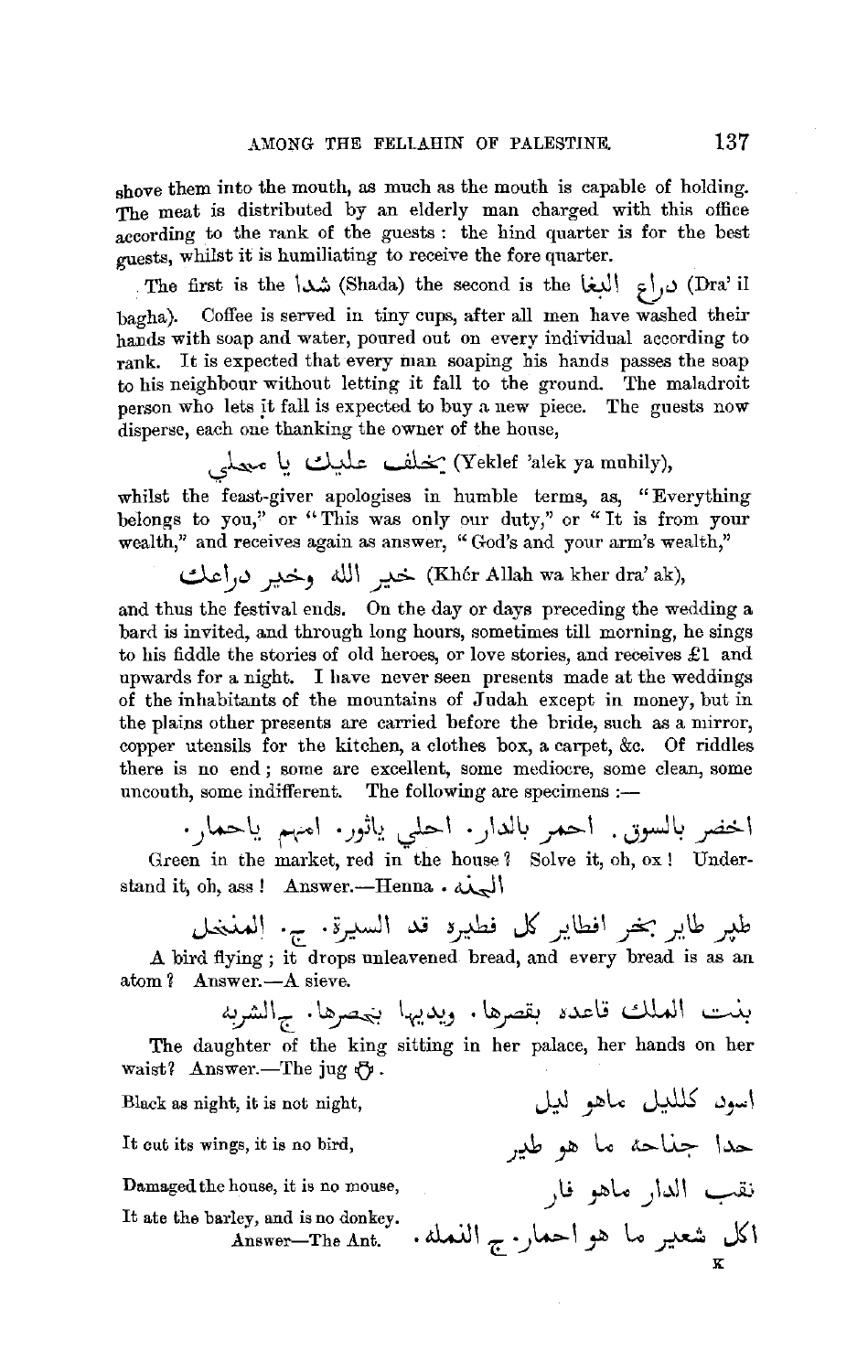The proverbs also are endless, but taken as a whole better than the  $riddles$ ; here is a few :-

Whom you want to serve be condescending to him. What you want to mortgage, sell. Thou that comest without invitation, thou hast no honour. The serpent and the stick. The young of the ducks are swimmers. If ifs could be planted, the people would plant onions ! If you beat, beat hard, if you feed, feed enough. At the cleft-hide. Follow the owl, he will take you to the desert. الذ<sup>ى</sup> بدك تخدمه طبعه الذ<sub>ي</sub> بدك ترهنه بيعه ياجي بلا عظيمه. ياقليل القيمه. البيحيه والعسبيه. فرنم البط سباح لوان الو بذ<sub>ُ</sub>ر ع. كا<sub>ز</sub>رعو الذاسي بصل **t:~** 1 ~ <sup>1</sup>*I;}* b . **t::=:-J** 1 *i.;;\_.,.)~* .:JI عند الشق انزق العتى البوم بدلك على العراب

Qnestion 16. *Are there any peculiar customs at weddings* ? *Putting a*  shoe or a plate on the bride's head? Throwing a shoe, or rice, or corn after *her ? Carrying her into the house, holding a sword over her as she enters, or uny other customs* ?

Answer. As already stated above, I have seen them go into the house with a jug of water on the head (this means obedience to the household), the bridegroom holds the sword over her, to show his superiority, his quality of lord or defender probably, and he also tries to break the jug.

Question 17. *IJo the bride and bridegroom wear crowns ? Is any umbrella or canopy spread over them?* Is a glass of wine broken (as *among the Jews), or other such ceremony?* 

Answer. I have never seen the bridegroom have any peculiar clothing. In many cases, he has not even new clothes, but the bride of the " Kese " has al ways the red veil over her face and the red mantle on her head, with four black ostrich feathers standing upright at the four corners. The three preceding answers refer only to maiden brides. Widows' marriages are very simple ; no processions, in the same veiled way, though some preparatory singing and dancing may take place. As a rule such a wedding ought to be as noiseless as possible, and, in fact, is considered a shame and an insult to the deceased husband. I have seen some men spit in the face of a widow-bride, as she was accompanied by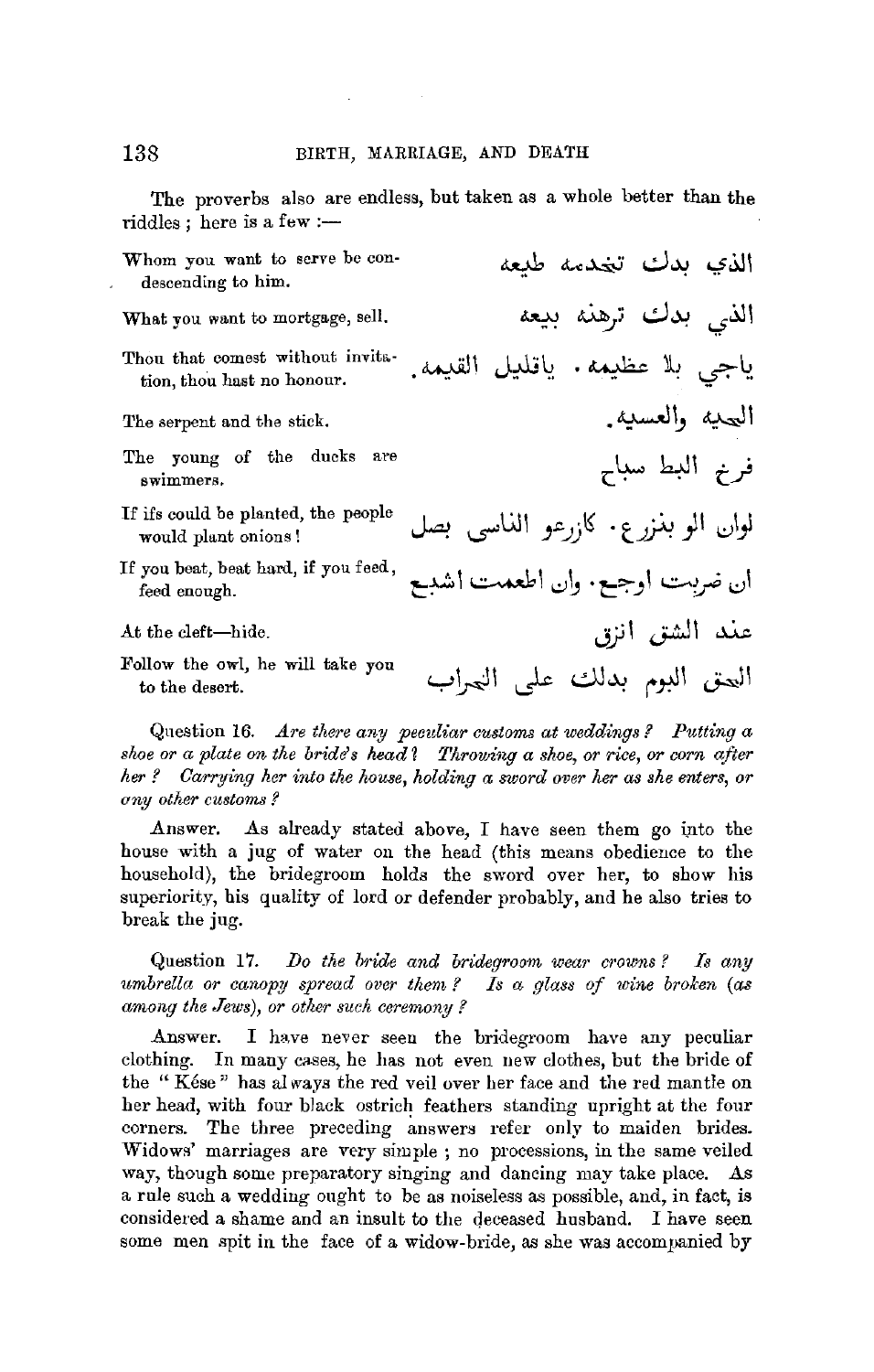## AMONG THE FELLAHIN OF PALESTINE. 139

singing women and moving towards her future house, and tell her, "Fie on thee ! what would your deceased husband say to all this" ! When the people have withdrawn, the bride does not quit her shoes till the bridegroom has paid a sum for "untying the shoes,"  $\bigcup$ . (Hal il watta). Wine is never used at Mohammedan ceremonies.

#### Question 18. *Are second marriages allowed?*

Answer. This is answered under Question 9 for the men, and as for women the preceding answer solves it partially. Some women refuse second marriages, especially if they have grown-up children and lands. A young man married a widow in Artas, and whilst the women were singing and some firing was going on, the moon rose eclipsed. The men shook their heads, and one told me it was a very bad omen, "This marriage has a dark face." To the bridegroom he said he remembered another marriage being on the evening of an eclipse (which they call swallowed by a whale, يلعه حوت. (Bala' o 'hud), and it turned out very unlucky. This one also did, for the widow never had any children, and the man abandoned her. Another man, having a wife in the village of Shiukh, near Hebron, came and married a widow who had a son in Artas. This son being entitled to gardens in Artas, both mother and son never left the village, whilst the husband, usually living at Shiukh, used to come once in a while and spend eight days with his Artas wife in her own house. She had several children by her second husband ; he used to leave some piastres for his family to spend, and then go away again, sometimes for months, though this happened very seldom.

## Question 19. *What is done when a man* is *dying ? Is he ever oiled*  (extreme unction)? Are doors and windows opened when a man dies?

Answer. When a man is dying he is turned in the direction of Mecca-Kibleh, تعلل and witnesses three times, saying, "I witness that there is no God but God, and Mohammed is God's apostle," i. He wishes all present. أشهد أنَّه لا الله الالله وأنَّه معيد , إسول الله good-bye, and asks and receives pardon from every one. He then gives liberty to his wife to marry again, if she chooses to do so, simply by pardoning her, "I pardon you, so and so," بافلانه  $\mathcal{L}$ I never heard of oiling with Mohammedans, and in Artas the dying person's room is generally filled with people ; fire, and consequently smoke, fills the room. Windows, if there be any at all, and the door, are always open ; the air would be suffocating without this. I do not know whether, if the case were to present itself, they would open on purpose, but they repeat the witness to God and his prophet.

Question 20. *Is the corpse washed and dressed ? Are any charms placed on it l* 

Answer. A man's corpse is completely washed by the Khateeb, and all issues are then stopped with cotton, and he is well wrapped in *new*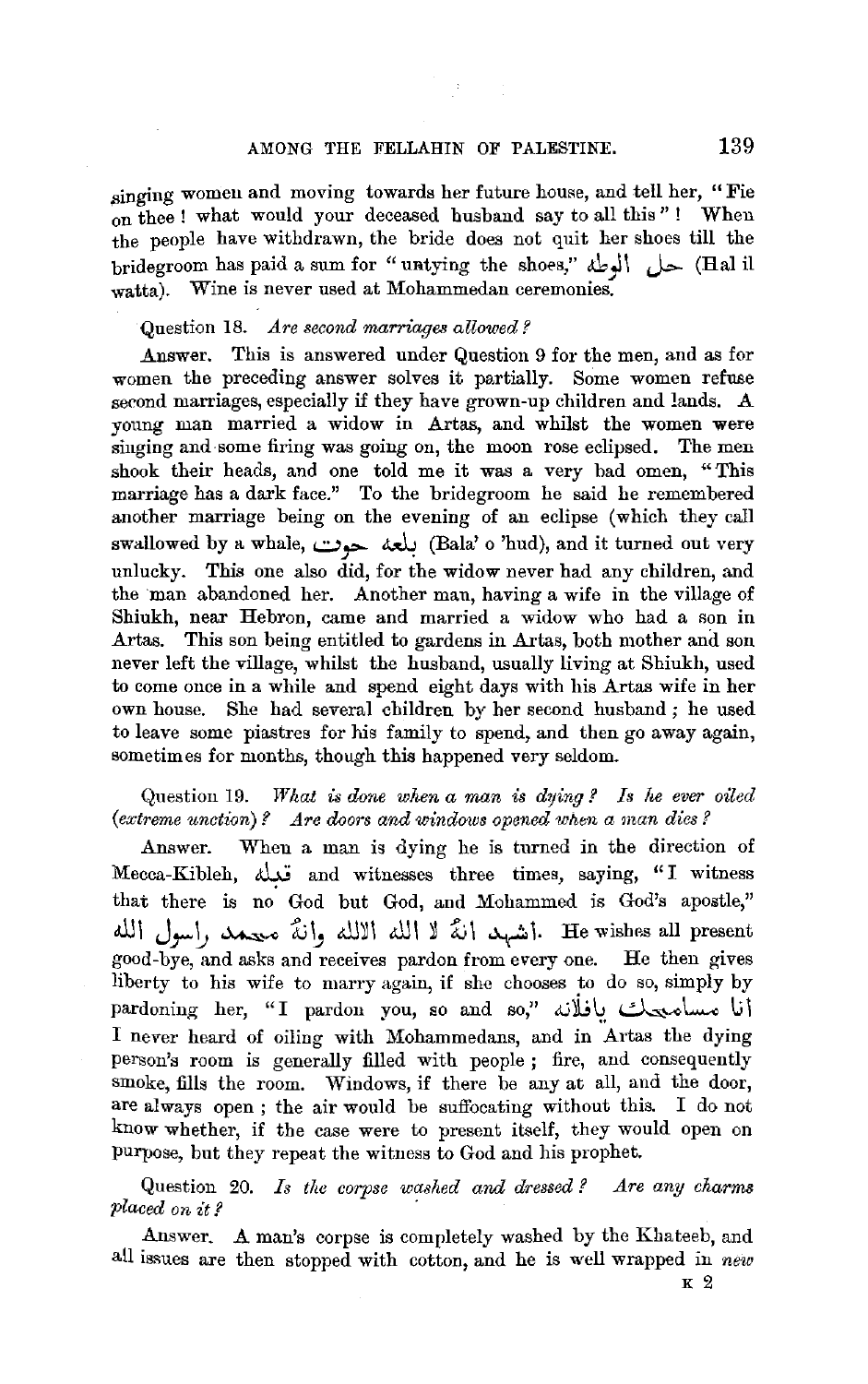white shirting,  $\sum_{i=1}^{n}$  (called kaffan, the shroud), and sewed over. No woman, except his sister and mother, may again look at him after the washing--a look from his own wife "on the clean," طاهر (taher), would be identical to committing adultery-for the fact of his pardoning her before death is equivalent to a divorce. Should she still have looked on him after this ablution, **J.)J** , the washing is useless, ~ , and has to be done again. In the same way some of the sects are rendered unclean if they are touched by anything unclean after ablution before prayer. A woman's corpse is completely washed as above by the midwife or some other woman knowing exactly how to perform the washing, and when the corpse is sewed up it is dealt with like a man's corpse. No charms are placed on the corpses. But in some places the *kaffan* is perfumed, and henna put on it. For fearful men or such as were not very faithful to their religion a paper is put in a reed and placed on the neck with this witness written upon it for the examining angel "Sidna Rôman," سبيدنا <sub>رومان</sub>, who appears as soon as the man is buried : I witness that there is no God but God and Mohammed, His prophet,. and that the Ka'aba is my Kibleh, &c. But the strong-hearted need not this witness, for when the angel appears and asks him for his good and bad deeds done during his lifetime, and says, "Write down what you did," the dead man sits up as described in the *Quarterly Statement,* 1893, p. 317. The man says, "I have no inkstand";  $\cup$  (Dawa), the angel, tells him, "Your mouth is your inkstand" ; the man says, "I have no pen" ; the angel, "Your finger is your pen" ; the man says, "I have no paper" ; the angel, "Tear a piece of your wrapper" ( $\sum_{i=1}^{n}$ ). The man now proceeds to write his good and bad deeds, and is punished by Naker and Nukeer for the bad deeds. Should he omit his bad deeds, or falsely increase his good deeds, every finger, the ears, the eyes, the nose, legs, will tell him where he is wrong. When the examination, y\......- ('Hesâb), is terminated, he lies down and goes to the Well of Souls. Whilst washing the corpse, the Khateeb, in a chanting voice, sings continually :

لا اللَّهَ الالله و معمد رُاسول اللَّه صلا اللَّه عليه و سَّلم

"La illaha-ill Allah wa Muhamad Rasoul Allah Sall-Allah 'aleihi wasallam."

There is no God but God, Mohammed is the Apostle of God. God blessed him and greeted.

Question 24. Do the people employ hired mourners? Do they wait (..::-..,Jj) *Do they wave cloths or handkerchiefs?* 

Answer, The Fellahin do not employ hired mourners, as the townspeople do the wailing, though they have an acknowledged leader in the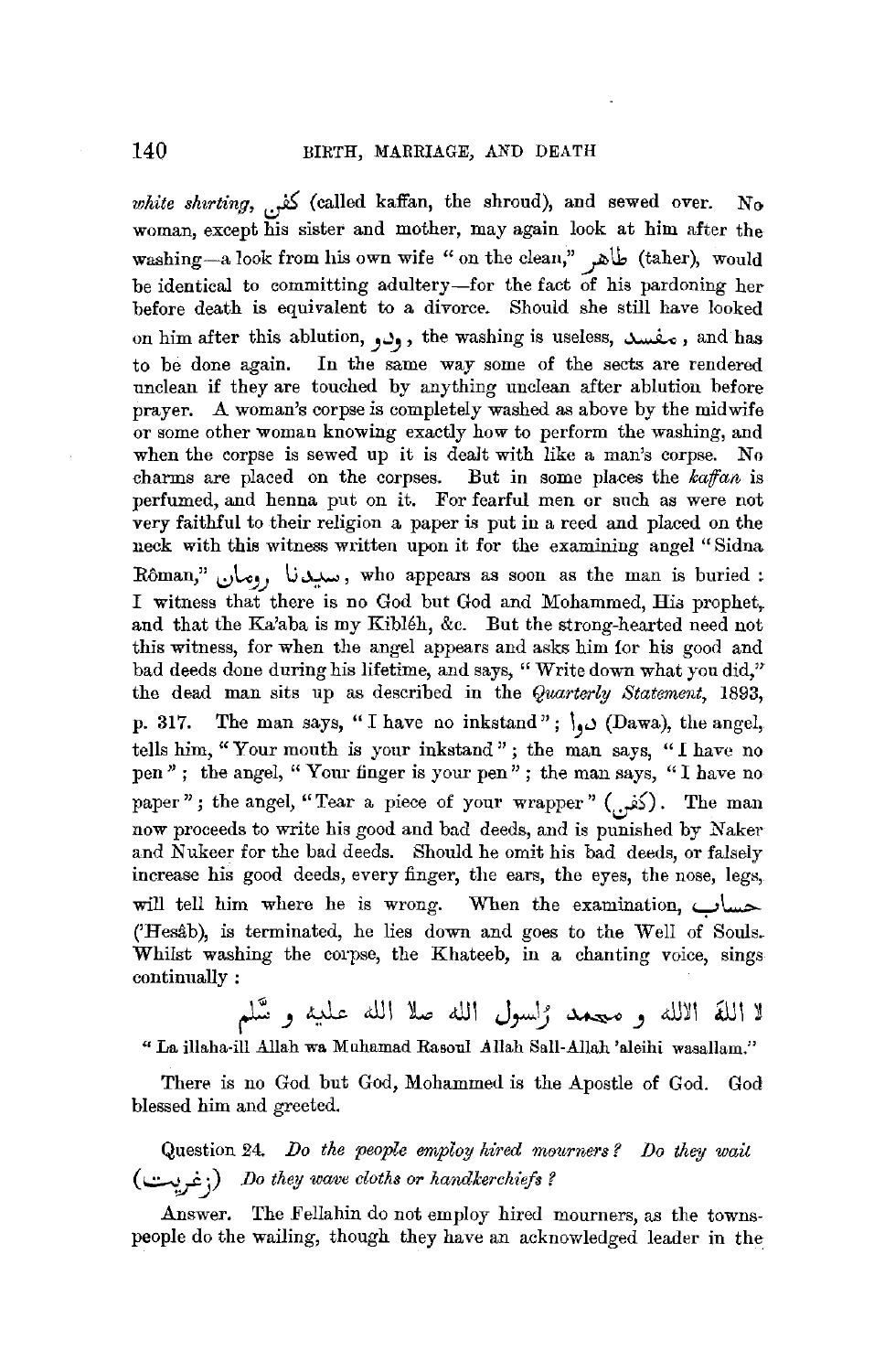mourning song (see *Quarterly Statement*, 1893, pp. 208, 209). I have  $-$ 0ften heard the men curse the women for wailing, الله ينعلهم nobody attempts to put a stop to it. The next of kin, female relations, dishevel their hair, wave their handkerchiefs above the head, and whilst shrieking pull them out straight with their hands.

The following is a song for a man :---

- r The ronowing is a song for a<br>الـبـرو*دة* والـسـبــع مــاطـــل<br>Talåt il barudé wal sabe<sup>c</sup> matal ill The gun appeared but the lion is hid.
- ~ \~.A.JI ~ su~I *j.,-!* li Ya buz il barude min il nada munbal و طلة الـبـروده والـسـبـع مــاجــاش Wa talat il bart1de wal sabe' ma jash **J-il~\** Le 1..u.J1 ~ **~u\_,+\I** *jY.)* Nobody cleansed the mouth of Wa buz il barudé min il nada ma jalash the gun ~~I L......J *t~* \-:1. ~ ½. 0 youth ! of the gentle breeze you Ya Shab! ya muhawam nismet il hawa *,\_s .* .:. I~ J~~ · L., , □ I\ *r-* .. *If* r.--'
- 11 Kaber ma fi 'ekal lal eghuwa
- ~ ~. *sL<..k\_:; ..:)\* **suJ\_r,~J** And no gun to ornament my Wal barudé in shaklat ya 'einev

For a woman  $:$ 

اتر فرفي يا امىعواشى بىي
$$
\sqrt{}
$$
At arafrafi ya im'hosha bene rijleha

- L~~ ~ ~ ~ ~ *S~-t.>-* Hamde is silver, very dear oh! Hamdé, fadha ghalié Hassan washriha Hassan (her husband) buy her!
- Hamdé, fadha ghalié Hassan washriha <sup>.</sup> Hassan (her husband) buy her!<br>Put money in the scales a حطہ العال فی التقعان واشہرینہہا 'Hot il mal fi il kaban washriha
- كل العال ما يسواش خشوشها الدار Kul ii mal yeswash khushushha il dar.
- The mouth of the gun is wet by the dew
- The gun appeared, and the lion did not come!
- 
- are deprived
- The grave has no head-band (like Beduin) for seduction
- 
- Take it easy, thou hast gathered (the shroud) round her feet
- 
- Put money in the scales and buy her!
- All money is not worth her eutering into the house.

Question 25. *How soon after death are corpses buried? How long does the family mourn.?* 

Answer. If possible the corpse is buried before sunset on the day of death, never after sunset, as the Jan are then astir. Should the person die late in the afternoon the burial is postponed to the next day,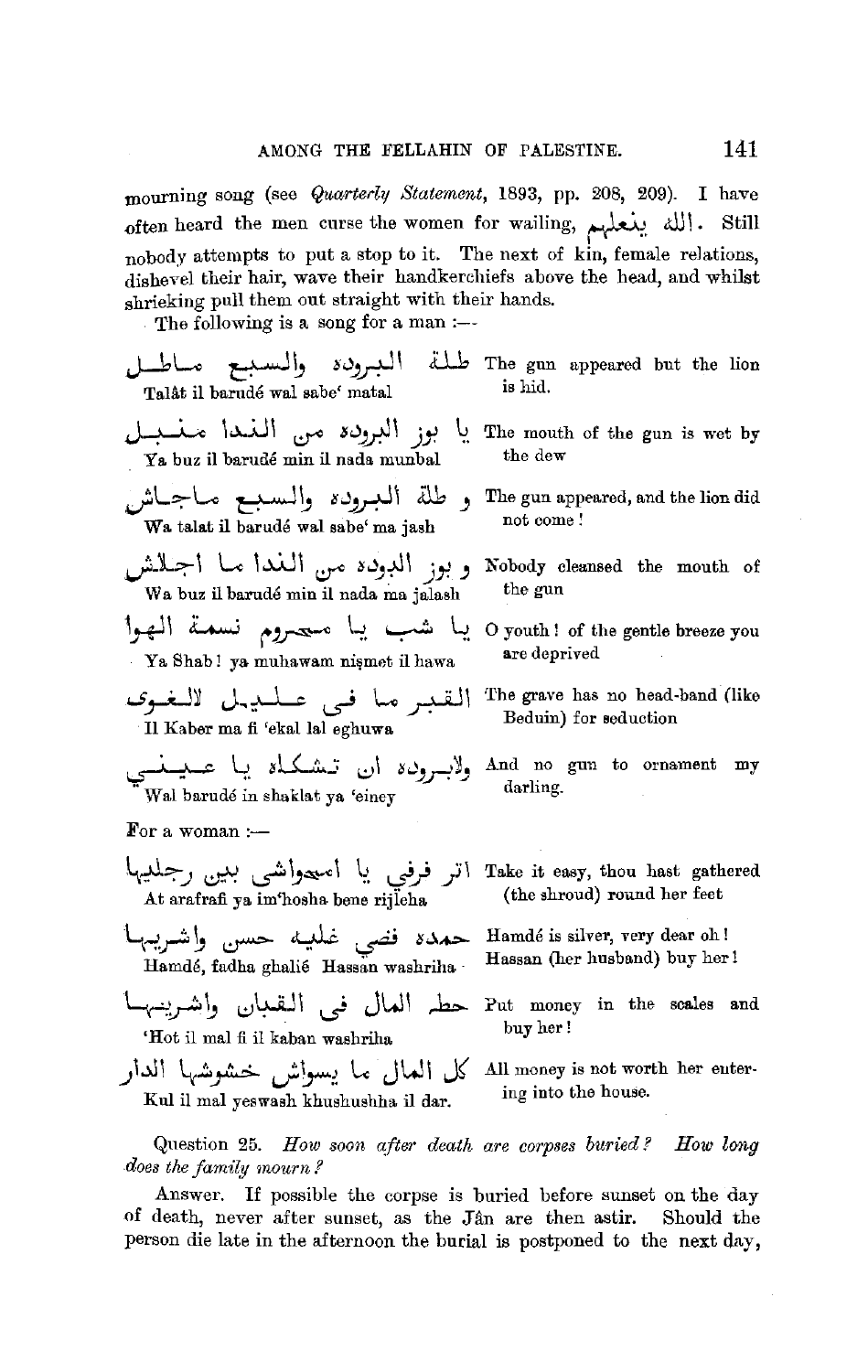for time to get the shroud from the next market, and for the requisite washing and praying to be accomplished. The corpse is carried on the bier, or simply in a carpet, by men, all repeating, "There is no God but God," &c., in two parties. They put the corpse in the court or on the roof of the mosque; the washing usually takes place there also, the Khateeb reading passages of the Koran. When this is done, he says, " Congregation ! what witness give you to your dead *1"* (the angels listen unseen). The people, if he was good, say, بالنهير (bil Kher), "He was virtuous"; if he was bad, **J~J4** (bi! wail), "Woe to him." When they arrive at the grave the corpse is set down, and all the people sit down, the Khateeb praying and repeating passages of the Koran whilst the grave is made. The corpse is now placed so as to face towards the Kibleh, the legs towards the south. It is laid between two rows of stones, and a kind of ceiling is formed, so that no earth can touch the body directly; this is then covered with earth, and when this is done all the men fall on each other's necks and kiss each other, as an atonement. The women wail all the time, men never wail  $\frac{1}{\sqrt{2}}$ . At a woman's funeral in Artas I heard the men talking about her grave. Her husband loved her very much, and when they put her in the tomb the husband said it would be good to repair the roof, for the rain might penetrate to the body. One answered, "Let it be, Ibrahim, her bociy will be raised on Resurrection Day all the same, for, though worms eat the body, all must be reconstituted." But Ibrahim said, "I believe it is all bosh, my wife is dead, and withered as the grass, to return never more to any kind of life, either here or hereafter. I suppose," he continued, "the Khateebs and learned men,  $\text{L}_2\text{L}_2$  (Ulama), only tell us this for consolation, but what does it avail for thinking persons?" The women tear their hair, beat their faces, dance and jump in a circle, put away **all** their head-ornaments, or simply hide them by sewing rags over them, take away their bracelets, rend their garments, which for decency's sake (for the Fellahin women have mostly only one on the body) is sewed up in big stitches, but so that it is seen to have been rent, throw earth on their heads, and some blacken their faces with soot. Women only continue to mourn by not washing either body, face, or clothes, and the widow is expected to mourn one year, in that she does not marry before this lapse of time. Men do not mourn, and utterly condemn every outward and visible sign of mourning, as the bereavement is God's doing, أمر الله! (Amr Allah), and it is considered sinful to show any sorrow. In fact I never remarked in men the least outward show of mourning, whilst women almost always will show that they are mourning, حدان $'$ Hedâd).

Question 26. *Is there ever a ceremony of eating bread at the grave? Is there any feast after the funeral l* 

Answer. Not at the grave; but as soon as the men have done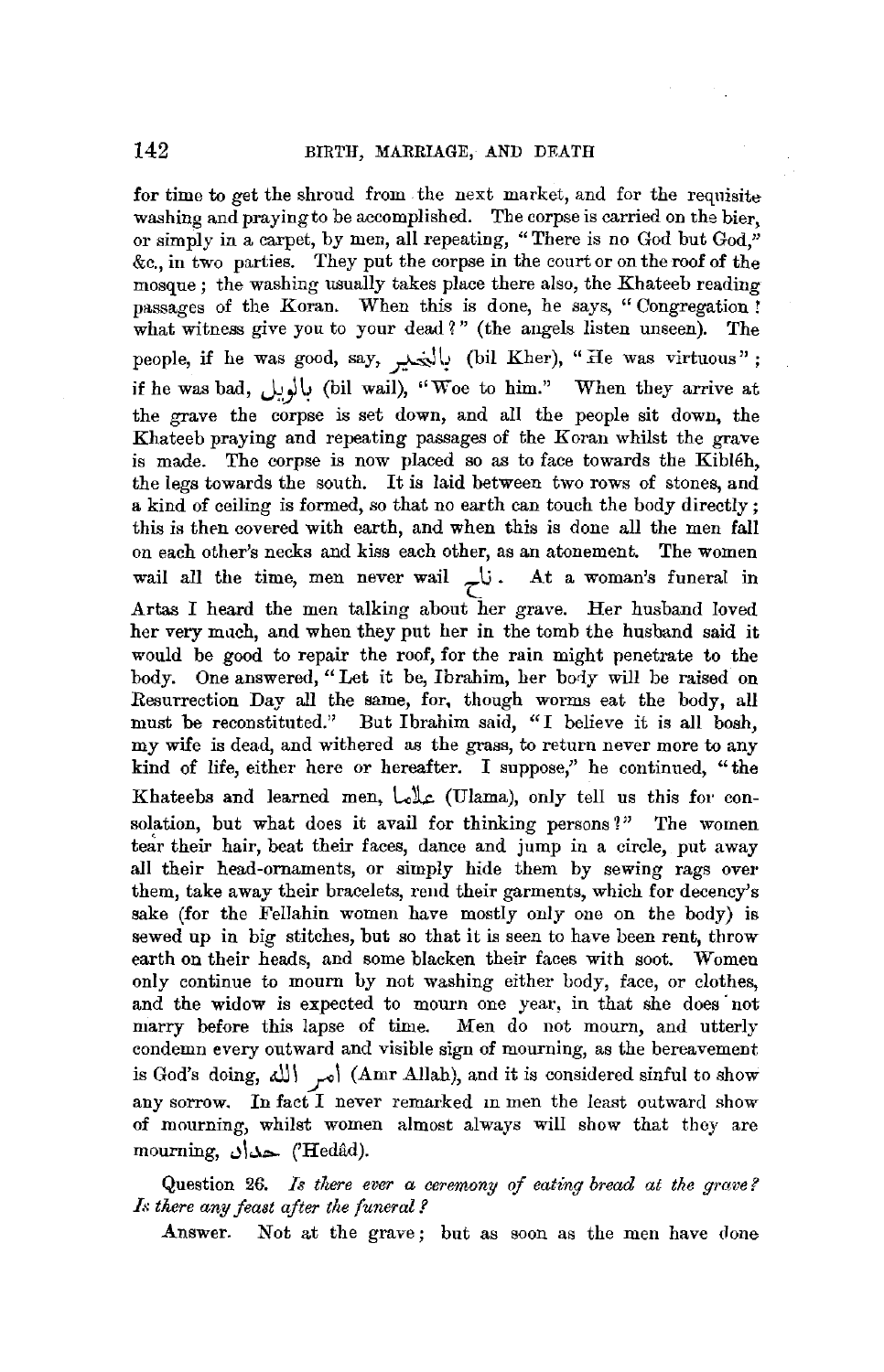embracing one another, one of another family, not belonging to the dead, invites the people to his house, aud a supper is given, meat and rice or bread in the meat-broth. Coffee follows, and, in fact, the party differs in nothing from any other. Conversation on every topic is carried on, and it is meant to put the relatives to other thoughts. The Kawad (see *Quarterly Statement,* 1893, p. 320), is brought in the following days, or after months or years, by such as are far away.

Question 27. *When a man is murdered, is a pile of stones rawed on the spot?* 

Answer. Yes. A pile of stones always marks the spot where a person was killed. This is done especially to keep the *Mared*,  $J_1$ , away, who appears for a year to come on the spot. Some Mareds continue for any length of time. In a cave near Artas, and by the wayside, many credulous persons pretend to have heard occasionally the sighing of a person killed there more than fifty years ago. The spot where another man was killed near Bethlehem was marked by a cross by the Christians of Bethlehem ; this keeps away ghosts. Again the Jew and Moslem killed on the Jaffa road in 1880, close to the Imam 'A.Ii in Wad 'Ali, had the place marked with stones almost in the carriage-road. As, when they were murdered, each one tried to escape, so the spots were right and left of the road. The piles lay there for many years, and finally had to be put away in repairing the road. In out-of-the-way places such piles are raised, and remain, and are forgotten. When the last execution took place in Jerusalem, January 1st, 1869, near the Jafla gate, the spot was marked with stones, but the pile having to be taken away, the ghost appeared until the Mukaris and others frequenting the locality made it a place for tethering the animals by driving in large wooden stakes or pegs.

Question 28. (A) *Is there any difference between the burial of a man and of a woman?* (B) *Do women follow a woman's coffin, and men follow a man's?* ( c) *Does the wife go to the fimeral of the husband?* 

Answer. (A) None whatever. Once in the shroud the corpse is pure, and women are not, whilst living, so the latter is always carried and followed by men. (B) Women follow behind by threes and fours, holding each other by the hands and arms, singing and wailing, and uttering shrieks. (c) The wife goes also to the funeral of her husband. A woman in child-bed must get up and go out of the house when a corpse is carried past, no matter at what distance, if it is seen, or death may ensue both to mother and child.

Question 29. *Does the family continue to visit a grave every week or* month, or year, and why do they do so? Do they put flowers or other objects *on the tomb?* 

Answer. As a rule the tombs are visited the day after the burial and for seven following days, and on the next Thursday, then every Thursday